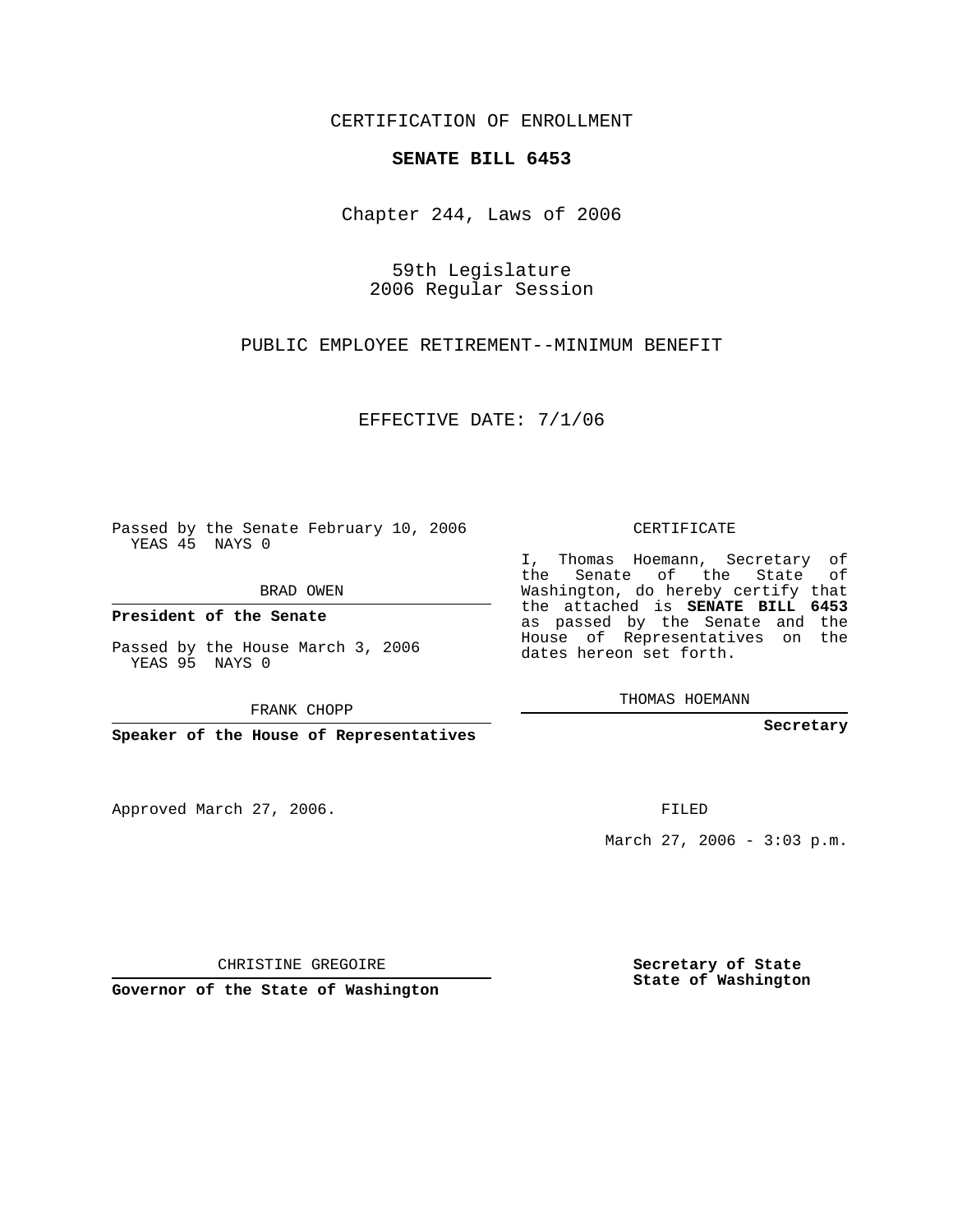## **SENATE BILL 6453** \_\_\_\_\_\_\_\_\_\_\_\_\_\_\_\_\_\_\_\_\_\_\_\_\_\_\_\_\_\_\_\_\_\_\_\_\_\_\_\_\_\_\_\_\_

\_\_\_\_\_\_\_\_\_\_\_\_\_\_\_\_\_\_\_\_\_\_\_\_\_\_\_\_\_\_\_\_\_\_\_\_\_\_\_\_\_\_\_\_\_

Passed Legislature - 2006 Regular Session

## **State of Washington 59th Legislature 2006 Regular Session**

**By** Senators Mulliken, Pridemore, Fraser, Rockefeller, Franklin and Spanel; by request of Select Committee on Pension Policy

Read first time 01/12/2006. Referred to Committee on Ways & Means.

 AN ACT Relating to a one thousand dollar minimum monthly benefit for plan 1 members of the public employees' retirement system and plan 1 members of the teachers' retirement system; amending RCW 41.32.4851 and 41.40.1984; and providing an effective date.

BE IT ENACTED BY THE LEGISLATURE OF THE STATE OF WASHINGTON:

 **Sec. 1.** RCW 41.32.4851 and 2004 c 85 s 1 are each amended to read as follows:

 (1) No one who becomes a beneficiary after June 30, 1995, shall receive a monthly retirement allowance of less than twenty-four dollars and twenty-two cents times the number of years of service creditable to the person whose service is the basis of such retirement allowance.

 (2) If the retirement allowance payable was adjusted at the time benefit payments to the beneficiary commenced, the minimum allowance provided in this section shall be adjusted in a manner consistent with that adjustment.

 (3) Beginning July 1, 1996, the minimum benefit set forth in subsection (1) of this section shall be adjusted annually by the annual increase.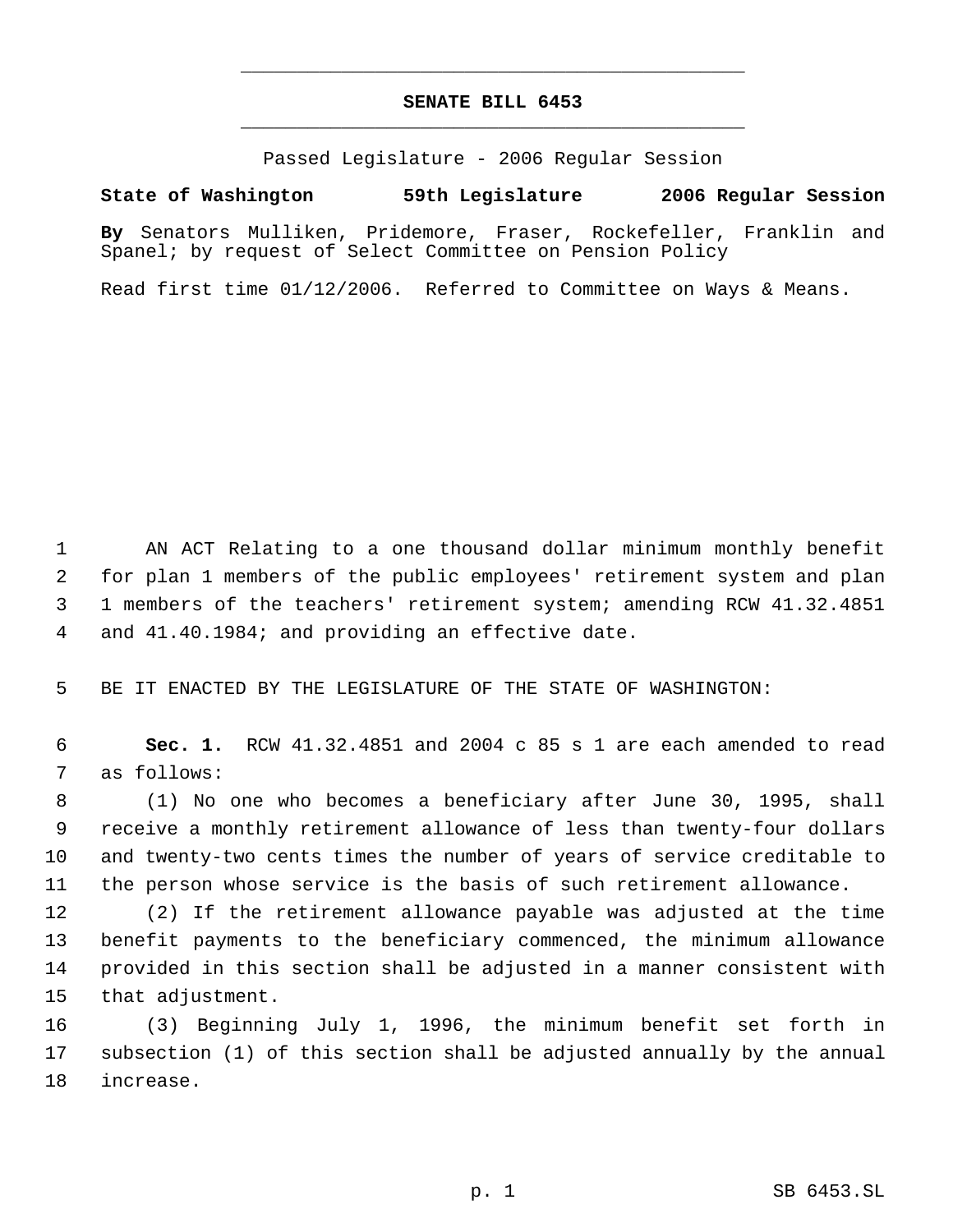(4) Those receiving a temporary disability benefit under RCW 41.32.540 shall not be eligible for the benefit provided by this section.

 (5) Beginning July 1, 2004, the minimum benefit set forth in subsection (1) of this section, prior to adjustments set forth in subsection (2) of this section, for a beneficiary with at least twenty- five years of service and who has been retired at least twenty years 8 shall be one thousand dollars per month. ((The minimum benefit in this subsection shall not be adjusted by the annual increase provided in 10 subsection (3) of this section.)) On July 1, 2006, and each year thereafter, the minimum benefit in this subsection shall be increased 12 by three percent, rounded to the nearest cent.

 (6) Beginning July 1, 2006, the minimum benefit set forth in subsection (1) of this section, prior to adjustments set forth in 15 subsection (2) of this section, for a beneficiary with at least twenty 16 years of service and who has been retired at least twenty-five years 17 shall be one thousand dollars per month. On July 1, 2006, and each year thereafter, the minimum benefit in this subsection shall be increased by three percent, rounded to the nearest cent.

 **Sec. 2.** RCW 41.40.1984 and 2004 c 85 s 2 are each amended to read as follows:

 (1) Except as provided in subsections (4) and (5) of this section, no one who becomes a beneficiary after June 30, 1995, shall receive a monthly retirement allowance of less than twenty-four dollars and twenty-two cents times the number of years of service creditable to the person whose service is the basis of such retirement allowance.

 (2) Where the retirement allowance payable was adjusted at the time benefit payments to the beneficiary commenced, the minimum allowance provided in this section shall be adjusted in a manner consistent with that adjustment.

 (3) Beginning July 1, 1996, the minimum benefit set forth in subsection (1) of this section shall be adjusted annually by the annual increase.

 (4) Those receiving a benefit under RCW 41.40.220(1) or under RCW 41.44.170 (3) and (5) shall not be eligible for the benefit provided by this section.